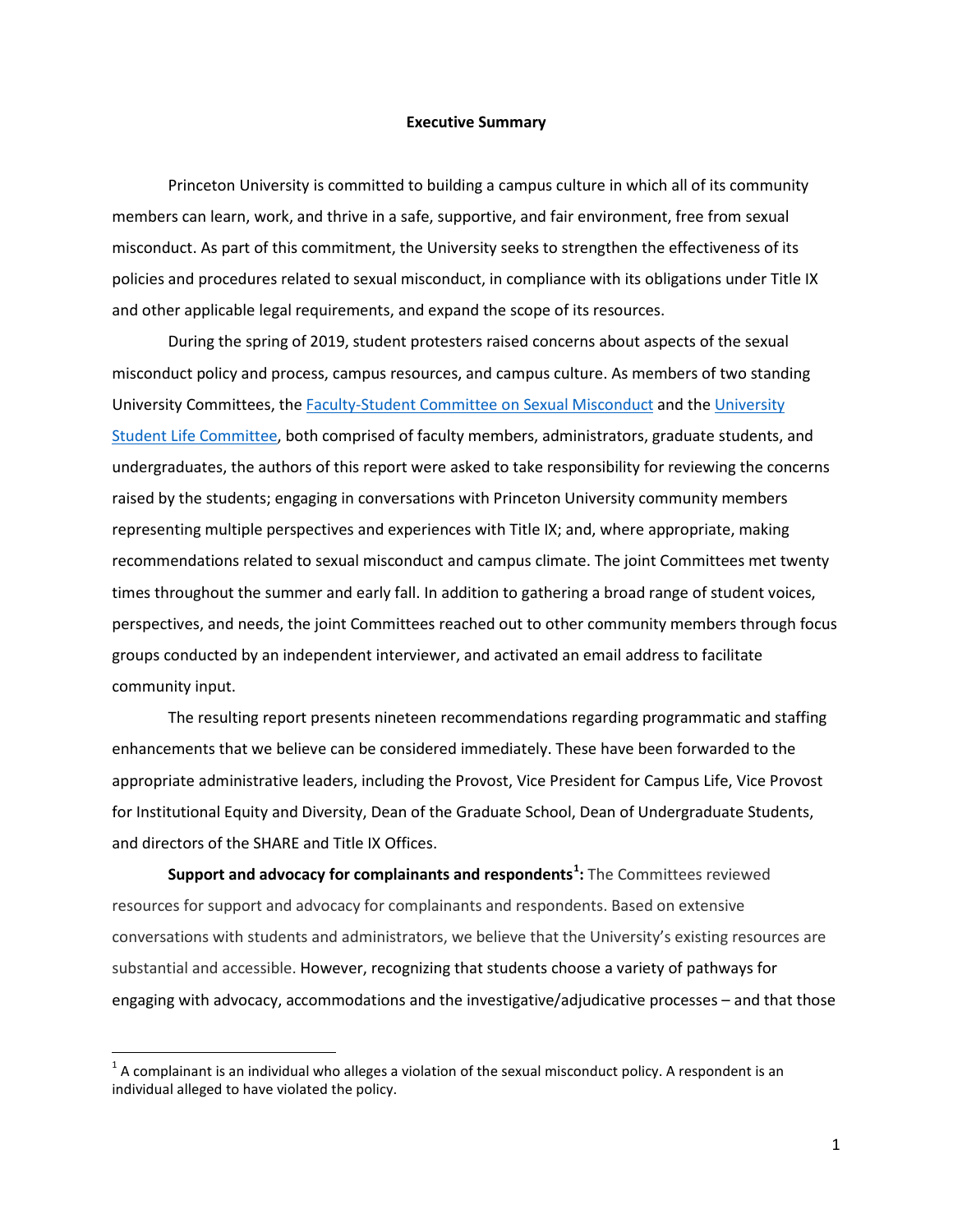processes can be daunting or confusing – we believe that the systems would benefit from additional streamlining and navigational support. Our recommendations on this topic include expanded support resources in the Title IX Office to assist students in navigating the Title IX investigatory and appeal process, expansion of support networks for complainants and respondents, expansion of the capacity of the SHARE Office, and increased training for Title IX Advisors.

 adjudication and appeal processes for sexual misconduct in cases involving student respondents. The at several points during the investigative/adjudicative process, and available on the **The sexual misconduct investigation, adjudication and appeal process:** We reviewed the investigation, processes involved are comprehensive but necessarily complex. Although information about the sexual misconduct process is described to complainants and respondents in person, provided to them via email main [www.sexualmisconduct.princeton.edu](https://sexualmisconduct.princeton.edu/) website, we understand that it can be challenging to navigate and interpret such a large quantity of material, particularly in times of distress. During the summer, the Title IX Office developed a new website

 toward ensuring that parties have transparent access to relevant material in multiple formats. Our recommendations concern communication and further improvements to transparency. We also recommend that the Title IX Office be restructured so that the Director can focus on oversight of the [\(www.sexualmisconductinvestigations.princeton.edu\)](https://sexualmisconduct.princeton.edu/investigations) which we believe constitutes a positive step process without additionally needing to serve as an investigatory panel member.

 desire for more options to assist individuals who prefer to resolve their experiences of sexual that it should be explored further on our campus **Alternative (non-disciplinary) approaches to addressing harm**: From several sources, we heard a misconduct without invoking a formal disciplinary process. We agree that more alternatives to a full disciplinary process would be helpful. Students have expressed interest in the development of a restorative justice/practices program. Restorative justice is a non-adversarial approach to addressing offensive behavior that seeks to identify and repair harm and rebuild trust through facilitated dialogue. Restorative justice shows promise for addressing some types of interpersonal conflict and we believe

 center working on restorative justice in higher education), restorative justice programs require intensive establishment of a Restorative Practices Working Group to explore research, best practices and models According to the Skidmore College Campus PRISM Project (the foremost national research community preparation and facilitation. Therefore, as a preliminary step we recommend the

2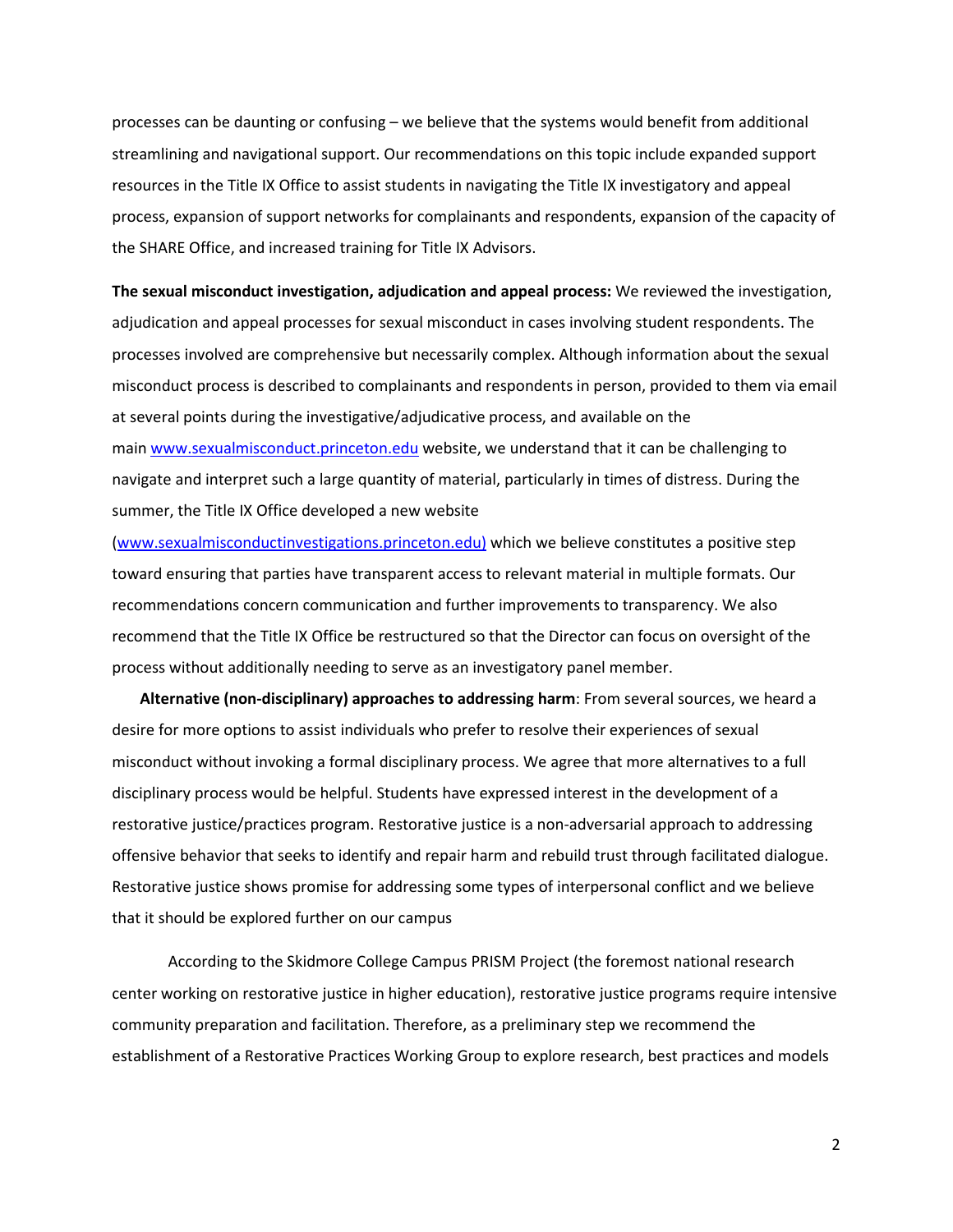for successful use of restorative practices. We also recommend that SHARE and/or CPS offer support group(s) for those affected by sexual misconduct.

## **Campus climate and culture**

 We take it as axiomatic that a healthy campus climate and culture help to prevent sexual misconduct. Every campus community member can and should assist by maintaining and encouraging positive social and workplace conduct and norms, and engaging as active bystanders in problematic situations. We heard a desire for more tools to assist the campus community in creating a healthy campus climate and responding to situations involving community conflict and/or harm. We also heard about the challenges felt by student organizations, academic departments, and other groups trying to manage group dynamics in the aftermath of bias incidents or investigations, including concerns about preventing retaliation. We agree that additional support for conflict resolution practices, training, and other community building can be helpful in addressing harms and rebuilding trust.

 Accordingly, our recommendations focus on expansion of customized training for *on Discrimination and Harassment* be reviewed, potentially revised, and supplemented with examples of undergraduates and graduate students, continued assessment of the SHARE Peer Program, and heightened visibility for the Faculty-Student Committee on Sexual Misconduct. We further recommend that the definition of retaliation in the *Policy on Sex Discrimination and Sexual Misconduct* and the *Policy*  prohibited, retaliatory conduct.

 **Support for student mental health:** Students have advocated for more resources devoted to mental health, which would be available to those affected by sexual misconduct, as well as others. We agree that mental health is an important topic that deserves ongoing attention. We recommend the establishment of an Emergency Funds Review Working Group tasked with improving and streamlining the procedures around applying for mental health funding, and with understanding how mental health funds are being used and whether they are adequate to meet the need.

 incidents in off-campus settings. Risks related to sexual misconduct are only a part of a larger landscape involving travel safety. We affirm the recommendations made by the Faculty-Student Committee on **International and domestic travel**: International and domestic travel involves distinctive dynamics due to the differences in cultural norms, power differentials, and challenges in responding to Sexual Misconduct pertaining to travel safety in its 2018-19 annual report (which was released before the student protests), including development of best practices relating to off-campus University